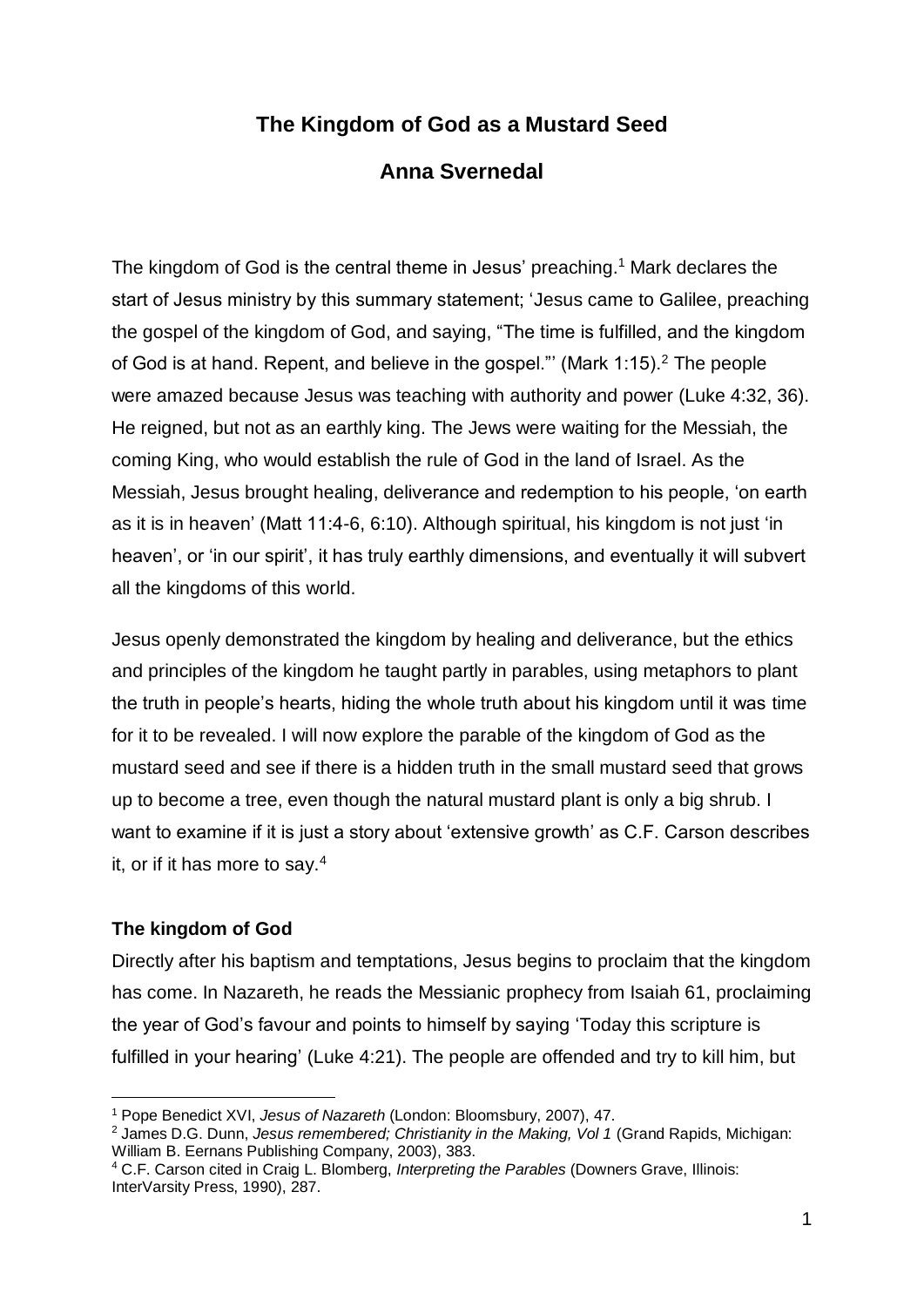he leaves and walks away from them. When John the Baptist sends his disciples to ask if he is the one they are waiting for, he points back to the same scripture and adds, 'and blessed is he who is not offended because of Me' (Matt 11:1-6). Then Jesus continues to speak about John the Baptist and states that now is a new time. Before John the 'prophets and the law prophesied' but from his days the kingdom has been 'advancing with force' and 'forceful people are taking hold of it' (Matt 11:12). There is a shift and the kingdom has come, it is so near that anyone that is willing can reach it. Jesus not only taught about the kingdom, he 'believed that the kingdom of God was breaking into history in himself'.<sup>5</sup> Origen declared that Jesus is the 'absolute kingdom', *autobasileia*, 'the very kingdom itself in person'.<sup>6</sup>

*Basileia* is Greek for kingdom, meaning not so much territory, but rather 'the right and authority to rule over a kingdom<sup>'7</sup> Jesus proclaimed his right to reign in the kingdom of God and his message was profoundly subversive.<sup>8</sup> There were powers and authorities in Palestine that wanted to rule: Rome, Herod Antipas and the scribes, along with different movements among the Jews, and they all were offended by his claims to be the Messiah, the rightful King of the Jews. But Jesus was not sent to start a war, he hid his message in parables so that his opponents would not see, hear or understand. The full truth was only for those who believed and belonged to the Kingdom (Matt 13:11-13).

#### **Why parables?**

1

Jesus hid his subversive message in parables, but parables were also a way of planting a seed of a challenging message that would eventually be revealed. As C.H. Dodd states:

"At its simplest, the parable is a metaphor or simile drawn from nature or common life, arresting the hearer by its vividness or strangeness, and leaving the mind in sufficient doubt about its precise application to tease it into active thought."<sup>9</sup>

<sup>5</sup> Scot McKnight, *The King Jesus Gospel; The original Good News Revisited* (Grand Rapids, Michigan: Zondervan, 2011), 100.

<sup>6</sup> Origen, *Commentary on Matthew 14.7* cited in McKnight, *The King Jesus Gospel,* 100. <sup>7</sup> New Testament Greek Lexicon, BibleStudyTools,

http://www.biblestudytools.com/lexicons/greek/nas/basileia.html.

<sup>8</sup> Nicholas T. Wright, *Jesus and the vicory of God* (London: Society for Promoting Christian Knowledge, 1996), 235.

<sup>9</sup> Charles H. Dodd, *The Parables of the Kingdom*, (London: James Nisbet & Co., 1961),16.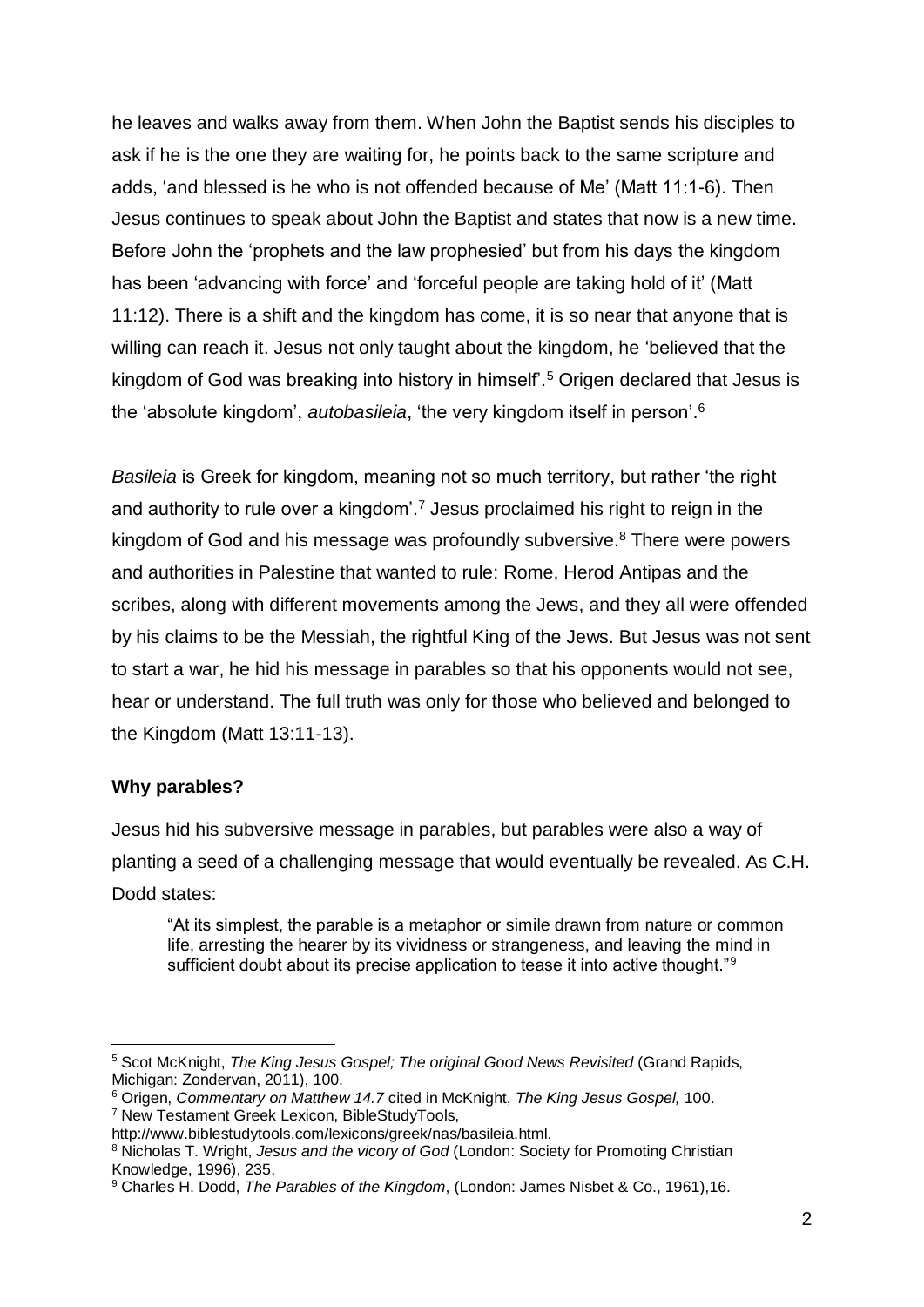Abstract realities are hard to comprehend; metaphors are used to give them structure and create pictures that explain the reality. The kingdom of God is something abstract, built up by two words, 'kingdom' and 'God'.<sup>10</sup> Jesus' kingdom was different. It was neither an earthly kingdom that would overthrow the rule from Rome, nor an abstract distant rule of God that was so holy that it could not be mentioned. Jesus was redefining the kingdom of God, and to make this new reality comprehensible, he described the kingdom with metaphors from daily life, like a sower or a seed, a dragnet, or a pearl of great value that would cost all to buy (Matt 13). <sup>11</sup> Another metaphor is the mustard seed, used to describe the small amount of faith we actually need to remove obstacles in our lives; or as the kingdom of God, insignificant in the beginning, but eventually impacting the ends of the earth (Matt 17:20, Matt 13:31-32). We will now look closer at this later application of the mustard seed.

#### **The kingdom of God as a mustard seed (Matt 13:31-32)**

Mustard – the smallest of all seeds...

The mustard plant was common in the eastern world and oil from pounded mustard seeds was used for its pungent taste as seasoning in food and as treatment for medical problems.<sup>12</sup> According to Pliny, mustard was an antidote to poisonous fungi and mixed with vinegar it was applied on scorpion stings and serpent bites. It was also helpful for toothache, phlegm, stomach pain, menstruation and urinary problems. Together with other substances, it was used for curing almost every type of disease.<sup>13</sup>

Today the mustard seed is most known because of its smallness, probably because Jesus refers to this smallness when he teaches about faith like a mustard seed, that can move the greatest thing, even a mountain (Matt 17:20). In the rabbinic teaching the small mustard seed was at times 'associated with uncleanness' such as a woman's menstruation and therefore sexual discharge.<sup>14</sup> But for Jesus small faith is

1

<sup>10</sup> Bernard B. Scott, *Hear Then the Parable - A Commentary on the Parables of Jesus* (Minneapolis: Fortress Press, 1990), 301-303.

<sup>11</sup> Wright, *Jesus and the vicory of God*,241.

<sup>12</sup> Scott, *Hear Then the Parable*, 373-387 and Arland J. Hultgren, *The Parables of Jesus: a commentary* (Grand Rapids, Michigan: Eerdmans Publishing Co., 2002), 395.

<sup>13</sup> Pliny, *Natural History* cited in Scott, *Hear Then the Parable,* 380.

<sup>14</sup> Scott, *Hear Then the Parable,* 381.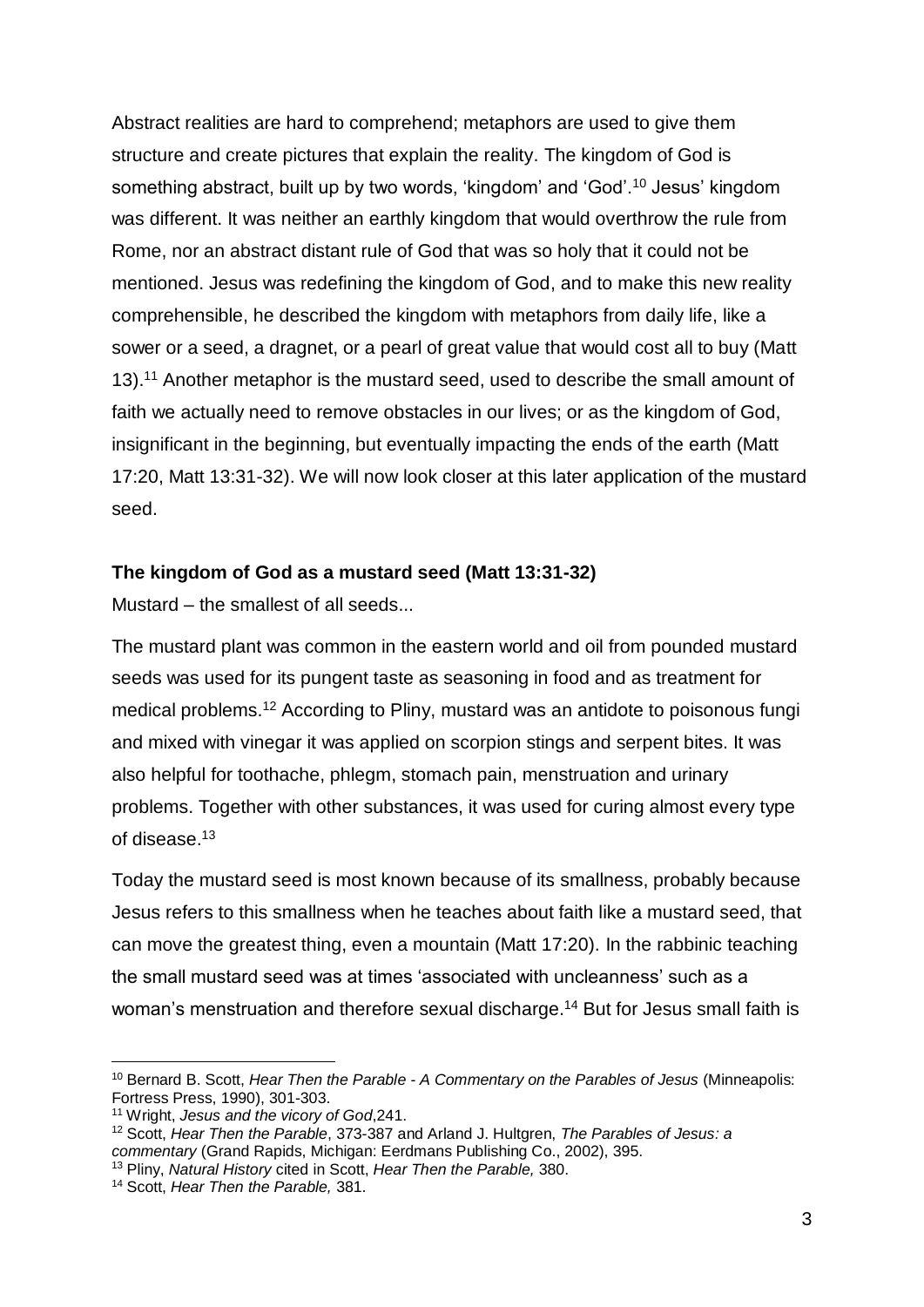not unclean; it is actually good faith even if we as humans desire the greatness rather than the tiny start. The kingdom may initially appear insignificant but it has a distinct and wonderful taste as well as the power to overcome both diseases and the devil's attacks.

…sowed by a man in his field.

Mustard grows wild and if the seed is planted in a field or a garden, it is almost impossible to get rid of it 'as the seed when it falls germinates at once'.<sup>15</sup> In fact it was not appropriate for a Jew to plant mustard in a garden, as in the version of this parable written in Luke 13, or in a whole field as in Matthew, because that would be a violation of the law of diverse kinds (Lev 19:19). This law was given to maintain the order in creation. 'Order represents holiness, and disorder uncleanness.'<sup>16</sup> Seed was grown in fields, vegetables in gardens and mixing grain and vegetables was forbidden. Mustard could be sown in a small patch of a field but as mustard seed is so fertile, it could be hard to control it and the risk was that it would overwhelm the whole field and mix with other crops, so making the field and the harvest unclean.

The message of the kingdom of God as a mustard seed sown in a field or a garden was probably offensive to the religious Jews, but Jesus had a purpose to tell this parable. In the parable of the sower the seed is the message about the kingdom and the ground is the heart of man (Matt 13:19). Paul says 'you are God's field' and **'**I planted, Apollos watered, but God gave the increase.' (1 Cor 3:9, 6). In the previous chapter, Paul writes that he came to Corinth with the 'testimony of God…Jesus Christ and Him crucified' (1 Cor 2:1-2). Paul came and preached the gospel of the kingdom, which is the story of Jesus. He planted the seed in their hearts and Apollo watered it; but once the seed of the gospel was sown, it was God who was responsible for the growth. I think Jesus in this parable is explaining that the message of the kingdom of God can be offensive and hard to understand, but once it has been sown, it germinates quickly and is impossible for man to control, it will grow and affect everything.

The greatest herb becomes a tree…

 $\overline{a}$ 

<sup>15</sup> Pliny, *Natural History* cited in Scott, *Hear Then the Parable,* 380.

<sup>16</sup> Scott, *Hear Then the Parable*, 381*-*382.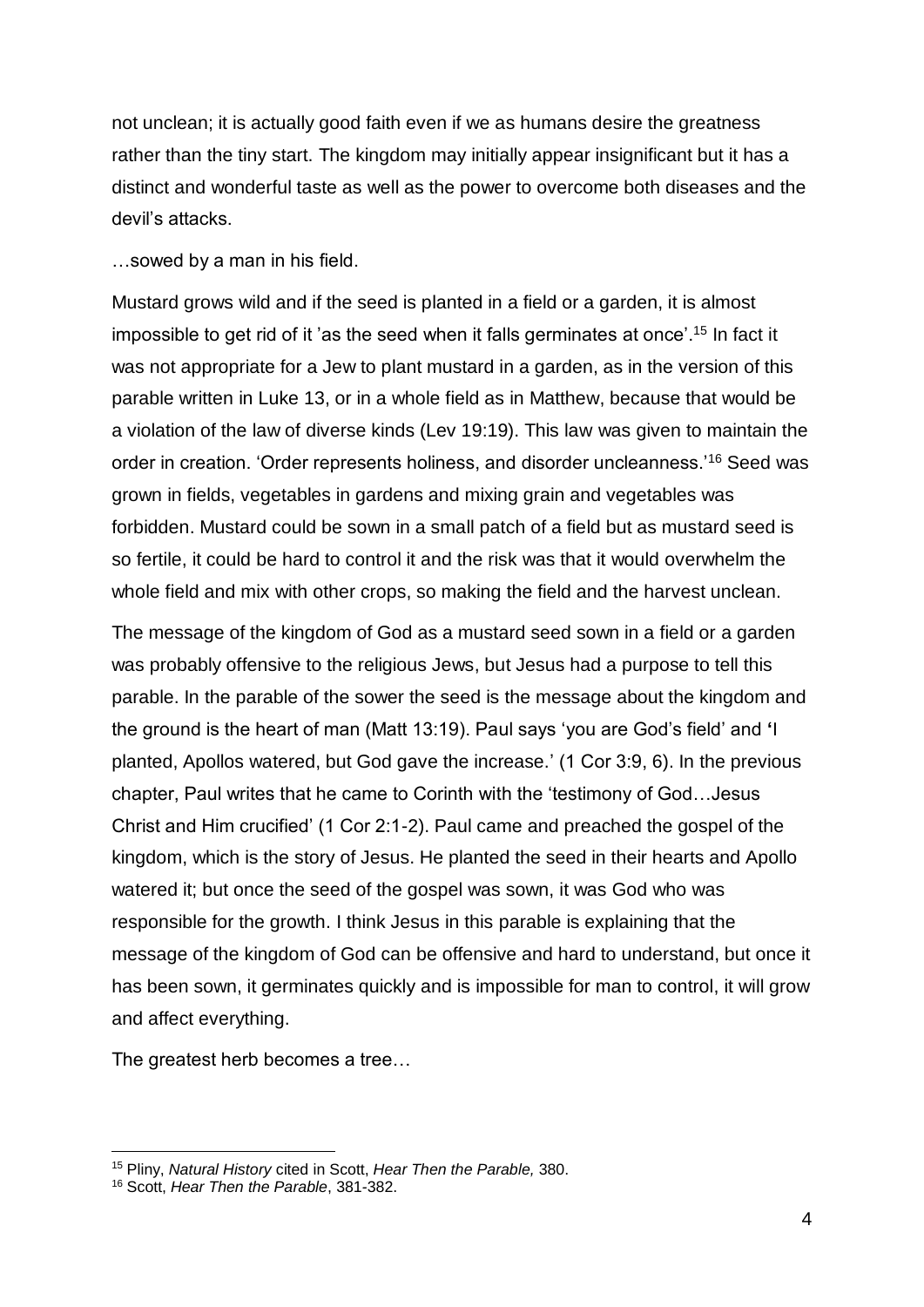Mustard grows into a large plant, six to a maximum of fifteen feet high, but no one today would call it a tree, yet that is what Matthew is saying.<sup>17</sup> Mark is not writing about a tree but emphasises that it becomes 'greater than all herbs' (Mark 4:32).<sup>18</sup> So the least of seeds grows greater than the herbs and becomes a tree according to Matthew. Chrysostom sees the parallels with the parable of the sower and the wheat and the tares, where only a quarter of the crops is saved but is then damaged by the tares. He believes that Jesus is telling this parable to remove fear and encourage the disciples; even if they are the least and weakest, the great power that is within them will take the kingdom to the ends of the earth.<sup>19</sup>

…where birds make nests and finds shadow and rest.

The final lines of the parable could be pointing back to the OT where trees and birds symbolise kingdoms or empires and their subjects (Judg 9:7-15).<sup>20</sup> In Ezekiel 31 the tree is Pharaoh and in Daniel 4 it is Nebuchadnezzar. Both kings were enemies of Israel who stood proud as tall trees and, because of that, God brought them down. This fulfills the prophecy earlier in Ezekiel where God said that he would bring down 'the high and exalt the low tree'. The low tree is a twig from a high cedar that God will plant 'on a high and prominent mountain'; it will grow and bear fruit and become a dwelling place that gives shade for 'birds of every sort' (Ezek 17:22-24). This is a metaphor: cedars do not bear fruit; it is referring to a divine tree planted by God on his mountain and it is probably a Messianic prophecy.<sup>21</sup> In Jewish tradition, the birds are regarded as an eschatological image of the Gentiles who will worship the God of Israel in the end times.<sup>22</sup> The OT scriptures are not quoted in any version of the parable but the vocabulary is similar, and I believe Jesus is pointing back to this prophecy when he tells this parable, even though a small mustard shrub is nothing compared to a high cedar.<sup>23</sup> The kingdom of God will be great and even the Gentiles will be dwellers in it.

1

<sup>17</sup> Arland J. Hultgren, *The Parables of Jesus: a commentary,* (Grand Rapids, Michigan: Eeardmans Publishing Co, 2002), 395.

<sup>18</sup>John R. Donahue, *The Gospel in Parable,* (Minneapolis: Fortress Press, 1990), 37. <sup>19</sup>Crysostom, "New Advent," *Homily 46 on Matthew*, u.d.,

[http://www.newadvent.org/fathers/200146.htm.](http://www.newadvent.org/fathers/200146.htm)

<sup>20</sup>Donahue, *The Gospel in Parable*, 37. <sup>21</sup>Scott, *Hear Then the Parable*, 383-385.

<sup>22</sup>Hultgren, *The Parables of Jesus,* 396.

<sup>23</sup>Blomberg, *Interpreting the Parables*, 285.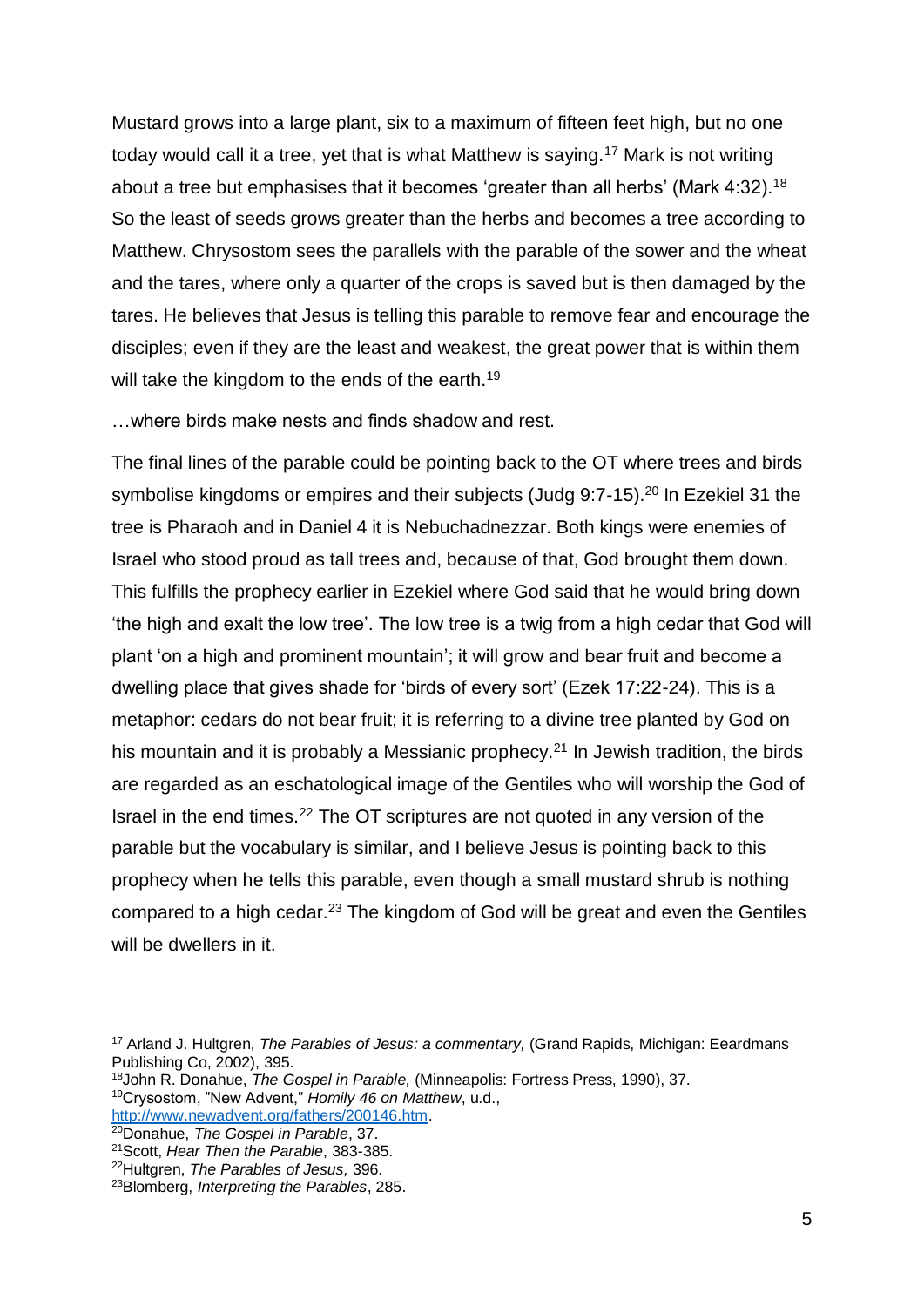## **Application**

Even if the beginning of the kingdom was small and seemed to be insignificant in the healing and deliverance ministry of Jesus, the outcome will be great. The kingdom of God will ultimately reach the ends of the earth because the Gospel in itself has the capacity to grow, infiltrate and overtake.

The seed is the gospel of the kingdom, that is the story about Jesus or Jesus himself as autobasileia. The oil from the seed could be a picture of the Holy Spirit who has a distinctive and wonderful taste. When the Spirit of the Lord is upon us and anoints us, we are given the authority and power to be witnesses, to heal the sick and to cast out demons.

The field is our hearts and when we hear the gospel with an open heart and understand it, it will germinate at once and God will transform us from hearers to fields or gardens where the kingdom grows high and visible and gives fruits 'some a hundredfold, some sixty, some thirty' by the work of the Holy Spirit inside of us (Matt 13:18, 23 and Gal 5:21-22).

A seed has to be sown, and we are the ones called to plant the gospel in people's hearts. Jesus states that 'forceful people are taking hold of' the kingdom (Matt 11:12). Anointed with the Holy Spirit and sent out by Jesus, we have all that we need to fulfil this mission today. All we need is to take courage, put our faith in Jesus, and go out to plant. We do not need to be afraid, even if our message is offensive; Jesus, who has been given all authority in heaven and on earth, the *autobasilea* himself is with us (Matt 28:18-20).<sup>24</sup>

### **Conclusion**

1

Jesus came to establish a kingdom that was going to impact, not only Israel, but all kingdoms of this world. The parable of the mustard seed is about extensive growth, Jesus describes a kingdom that initially seems quite insignificant but grows beyond expectation into greatness, but that is not all. I think the mustard seed was chosen on purpose; as a metaphor, it contains a lot of hidden truths about God's kingdom. In the seed, there is unexpected power to germinate and to defeat the enemy, and in the end, it will grow into to a tree where the birds can make nests. This

<sup>24</sup> Origen, *Commentary on Matthew 14.7* cited in McKnight, *The King Jesus Gospel,* 100.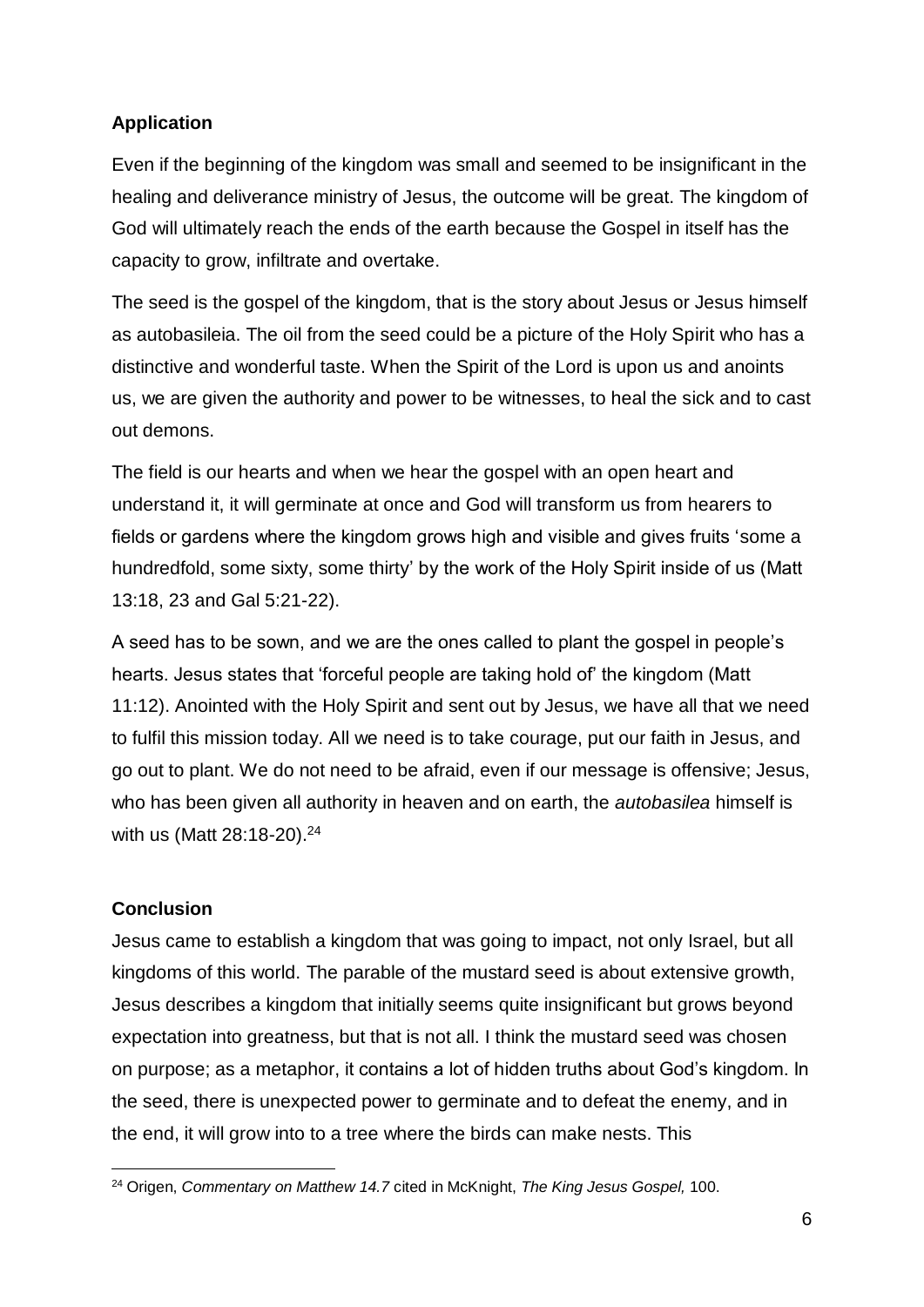eschatological meaning reveals the coming expansion of the kingdom to the Gentiles and to the ends of the earth. Jesus is telling this parable to encourage the disciples, but even today it gives hope; even if the things we do for him are small, in due time they will grow and become a visible sign of the kingdom of God.